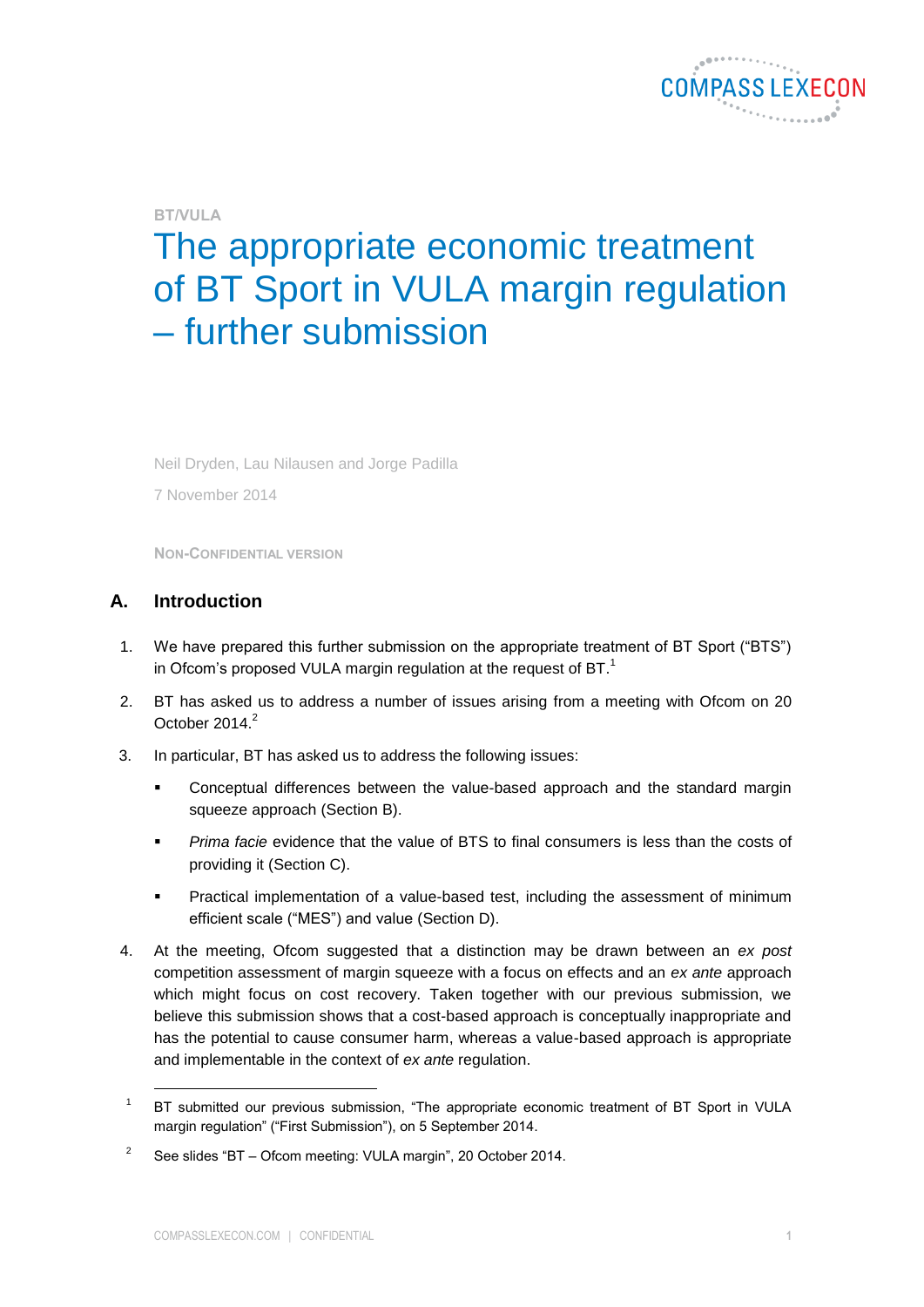

# <span id="page-1-0"></span>**B. Conceptual differences between the value-based approach and the standard margin squeeze approach**

- 5. BT's offer of BTS for free to its broadband ("BB")<sup>3</sup> subscribers could be considered akin to offering a voucher. However, competitors' ability to replicate the effect of such a voucher will depend on its perceived value by final consumers rather than its costs.
- 6. BT's offer may be expected to drive some additional BB subscribers to BT. It will do so to a greater extent as (i) the greater is the number of final consumers who attribute some value to the 'voucher' and (ii) the higher are the valuations those consumers place on the 'voucher'.
- 7. Whether BT's offer could lead to anticompetitive foreclosure (including marginalisation) of rival SFBB suppliers, where absent the 'voucher' there would be no such foreclosure, depends only on the value of the 'voucher' to final consumers and not on its costs of supply.
- 8. Moreover, there are strong theoretical and empirical indications that there is likely to be a substantial divergence between cost and value in the present case (see Section [C](#page-3-0) below).
- 9. Given the above, in our previous submission we outlined an approach to incorporating BTS within the margin squeeze framework taking account of its value to final consumers rather than the costs of providing it.
- 10. The purpose of this section is to address several conceptual issues raised in relation to the basic proposition that it is appropriate to adopt a value-based approach.

*Divergence of value-based approach from standard margin squeeze framework*

- 11. A standard approach to assessing margin squeeze, *ex ante* as well as *ex post*, is based on the notional entity profitability test ("NEPT"). The notional entity is based on the downstream division of the firm that is dominant in the upstream market.
- 12. The notional entity is assumed to have costs and revenues equal to those of the dominant company's downstream division and to pay a price for the key input equal to that charged by the dominant company to downstream rivals.
- 13. In the standard case, all of the costs incurred by the dominant company's downstream division are required to provide the downstream product.
- 14. In the present case, however, BT is effectively providing a voucher alongside the downstream product of BB (including SFBB). This adds a 'layer of differentiation' to what would otherwise be a more homogenous product.
- 15. BT's downstream rivals do not need to provide BTS to compete with BT in the supply of BB (including SFBB). Rather, in so far as they need to compete for consumers who place some value on BTS, they only need to offer a price cut equal to consumers' valuation of BTS or offer greater value in some other way, e.g. through expending additional costs on other differentiators that add more value than that offered by BTS.

<sup>3</sup> BB includes standard broadband ("BB") and super-fast broadband ("SFBB").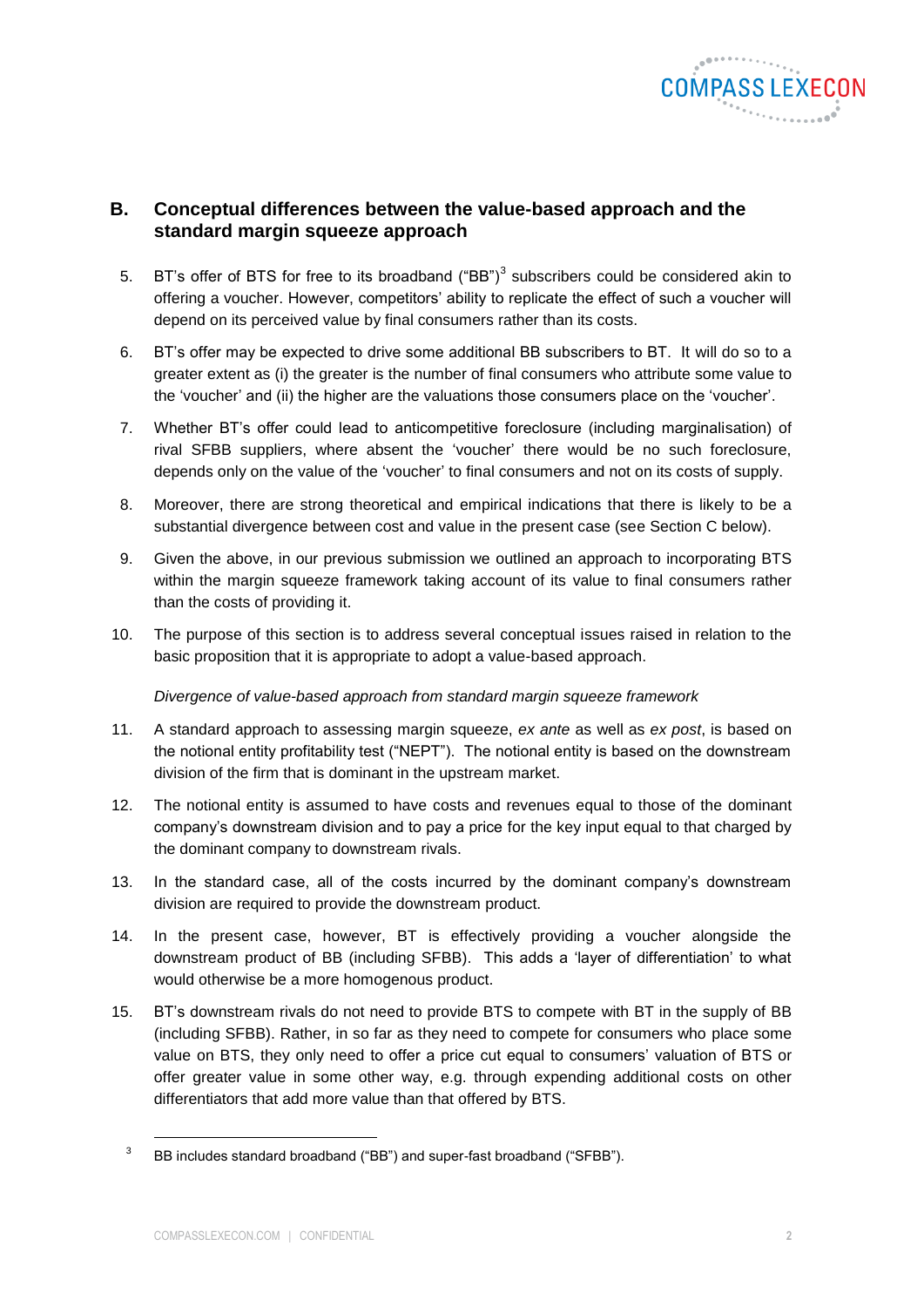

- 16. It is therefore the facts of the case rather than the proposed test that differ from the standard margin squeeze paradigm and the proposed value-based test is a response to the different problem faced.
- 17. As Dr. Andrea Coscelli has noted, an "Implicit assumption in margin squeeze tests is that incumbent and entrant retail products are homogeneous" and "If retail products are differentiated, [it is] unclear what is meant by an EEO or REO and product differentiation must be taken into account".<sup>4</sup>
- 18. Moreover, as explained in Section [C](#page-3-0) below, there is clear *prima facie* evidence that costs are not a good proxy of value in the present case such that a rigid application of the standard approach (i.e. using costs) in a non-standard situation would be capable of producing serious errors and causing consumer harm.
- 19. The potential argument that BT's downstream rivals in SFBB should have headroom equal to BT's costs of BTS on an equally efficient operator ("EEO") basis (i.e. on the basis that they should have a margin that would allow them to fund the same expenditure on their own 'differentiators' as BT) does not have merit.
- 20. Ownership of the licence to exploit sports rights for a given time period cannot be acquired by both BT and its rivals at the same time. Even if VULA margin regulation provided BT's rivals with a margin including the cost of BTS, those rivals could not directly replicate BT's product offering. There is therefore no inherent reason to believe that the cost that BT's competitors may need to incur to respond to BT's offer mirrors the cost that BT incurs to provide BTS.
- 21. Moreover, as Ofcom has itself recognised, the market for core premium sports channels ("CPSCs"), which BT seeks to enter, is subject to serious competition problems. This may have a significant impact on the rights costs that BT needs to incur. Therefore, as BT's bidding costs are inherently unlikely to represent long run equilibrium levels, using these rights costs in the VULA margin test would import a competition problem from the CPSC market into VULA margin regulation.
- 22. Given the above, we consider that the rejection of a value-based approach on the grounds that the standard margin squeeze test is based on costs would miss the point of the particular features of the present problem that distinguish it from the standard situation. The distinction between cost and value is driven by the differentiated nature of the product offerings in question. It is therefore applicable both in *ex ante* and *ex post* contexts.

<sup>&</sup>lt;sup>4</sup> Dr. Andrea Coscelli, "Margin squeeze and predatory prices by multiproduct firms", The Hague, 3 April 2008, slide 21.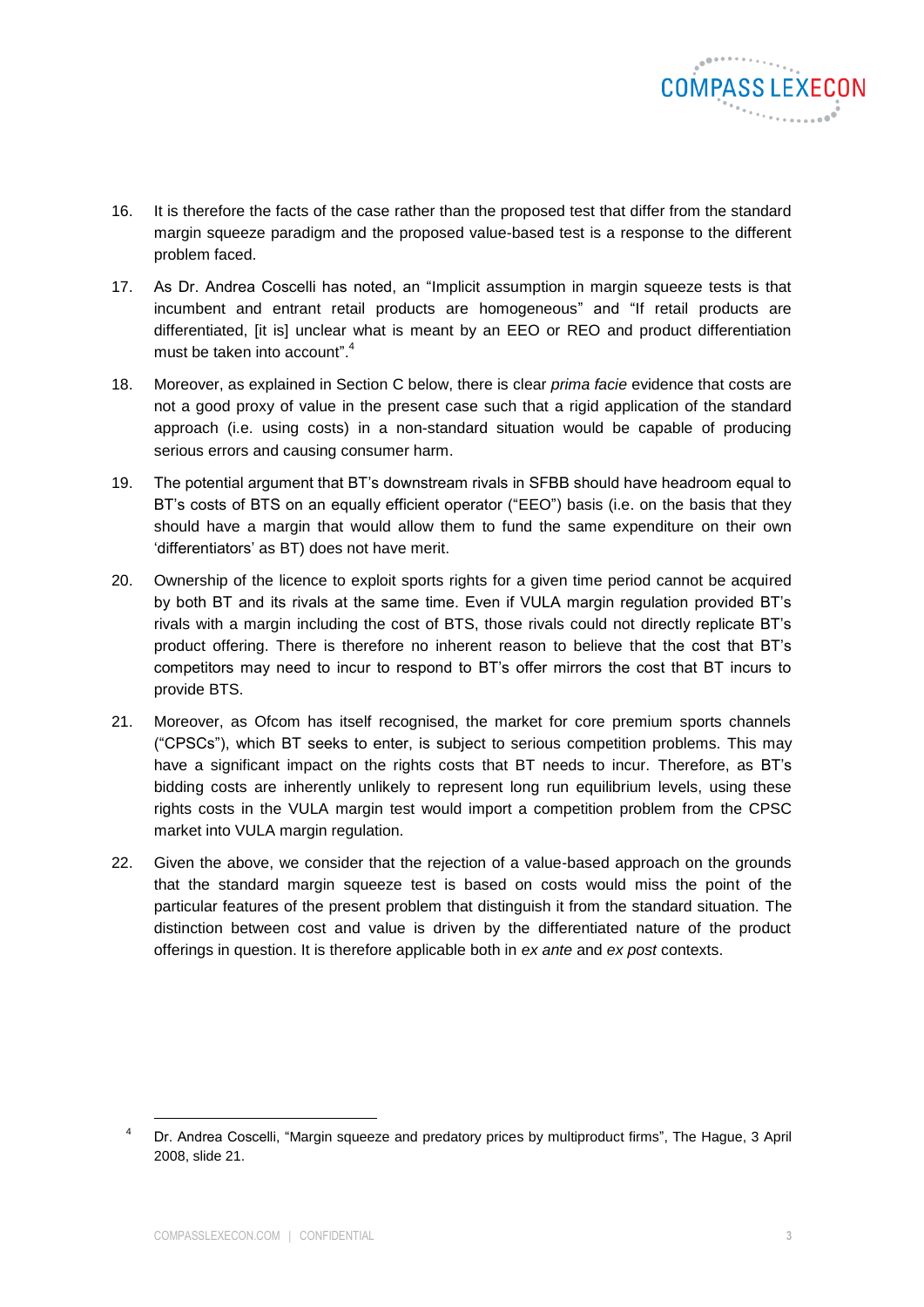

# <span id="page-3-0"></span>**C.** *Prima facie* **evidence that value is less than costs**

- 23. If the costs of BTS and value of BTS to final consumers are the same, the debate about whether to use a cost-based approach versus a value-based approach is an empty one. On the other hand, if costs are significantly higher than value, the choice is real and the use of costs rather than value has the potential to cause significant consumer harm.<sup>5</sup>
- 24. In this section we briefly address the *prima facie* evidence that costs could be, or in fact are, substantially in excess of value over the time frame of the proposed VULA margin regulation assessment period.
- 25. We understand that BT is making a separate submission related to its investment in sports rights, reconciling the evidence that costs are in excess of value with BT's business rationale for its investment in BTS

#### *Features of the market for content rights*

- 26. There are a number of features of the market for content rights suggesting the potential for costs to be above value. We state these briefly only here,  $6$  but they include that the inputs for BTS (sports rights) are acquired in content auctions characterised by the risk of the winner's curse (exacerbated by non-contingent bidding) and by a dominant downstream firm (Sky) that has incentives to overbid for rights to maintain its dominant position.
- 27. Furthermore, while the inputs are not necessary to compete in the supply of SFBB they are necessary to compete in the supply of CPSCs. However, breaking in to the CPSC market has a time profile that is unrelated to that for competing to supply SFBB. Thus, it may make sense to incur losses in the acquisition of sports rights because of the real option value of potentially being able to break into the CPSC market in the future. For this reason costs may exceed value in the short-run, and also in the long-run if the real option cannot ultimately be exercised profitably.

#### *Empirical evidence*

l

28. There is clear empirical evidence that the short-term costs of the rights acquired by BT exceed their value to final consumers. Ofcom estimates net costs of BTS of around [CONFIDENTIAL]. $^7$  Below we compare this to measures of the value that users place on BTS.

<sup>&</sup>lt;sup>5</sup> We do not repeat the points on consumer harm in this submission. See First Submission, paragraphs 113 to 120.

<sup>6</sup> See First Submission, paragraphs 103-104, for more detail.

<sup>7</sup> BT Group plc's response to Ofcom's Consultation of 19 June 2014, 5 September 2014, paragraph 8.105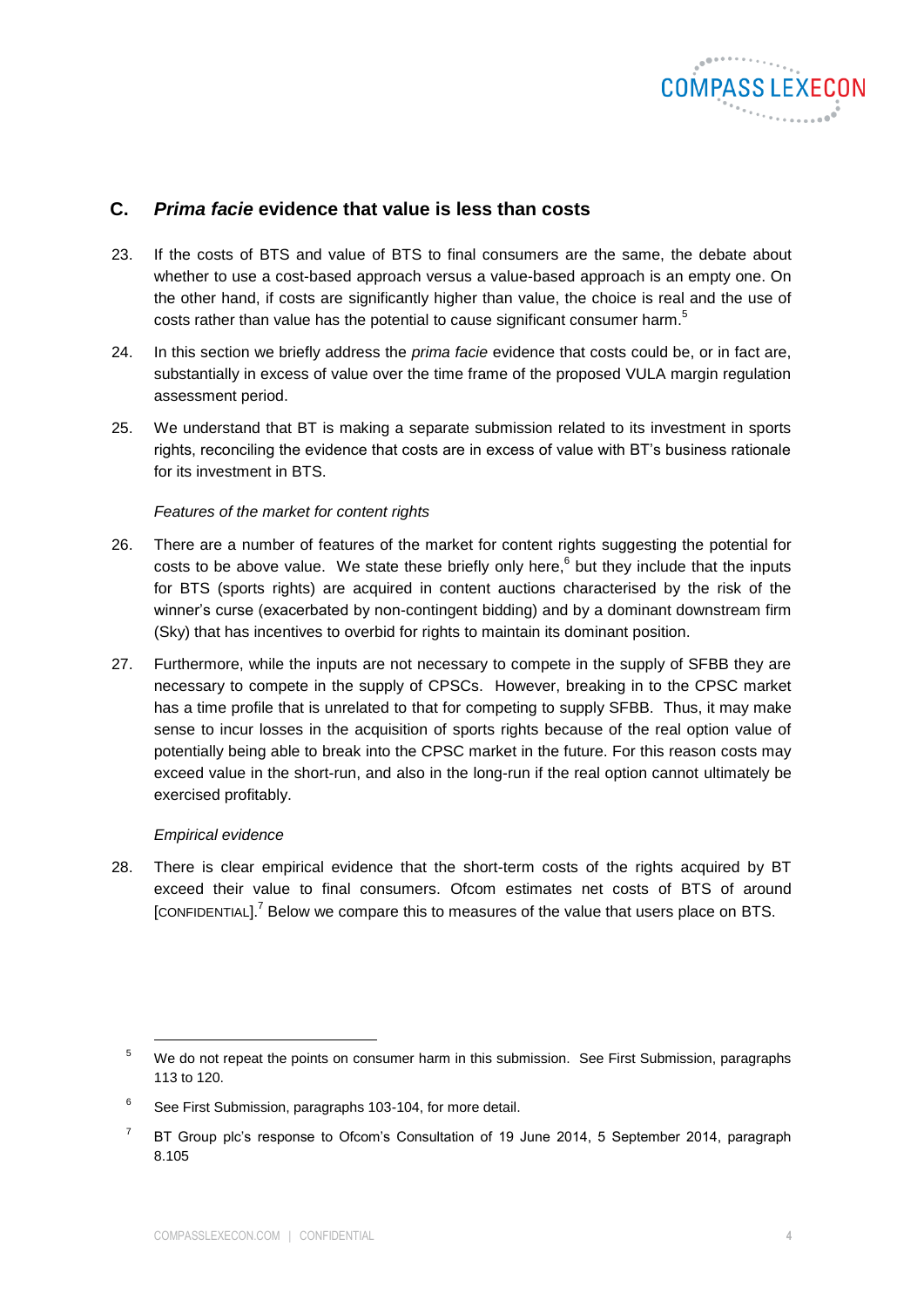

## <span id="page-4-0"></span>Take-up

- 29. Take-up provides evidence on consumers' revealed preference for BTS. At the time of our First Submission, the most recent data showed that [CONFIDENTIAL]% of BT's subscribers have not taken up BTS and their valuation of BTS is therefore zero or negligible. [CONFIDENTIAL] of BT's BB users, or about [CONFIDENTIAl]% of all BB subscribers in the market, hence took up BTS. $^{8}$
- 30. In addition, we understand that [CONFIDENTIAL].
- 31. As at the end of September this year, the percentage of BT's users which had not taken up the offer of free BTS had [CONFIDENTIAL]. This is a [CONFIDENTIAL].
- 32. Further, at the time of our First Submission, BT estimated that at most [CONFIDENTIAL], also were on the DSAT platform. Therefore, at most [CONFIDENTIAL] of BTS users value Sky Sports channels enough to subscribe to them.<sup>9</sup> As at the end of September, the percentage of BT BTS users that also were on the DSAT platform was unchanged. This suggests only a limited share of BTS users is likely to place a high value on sport.

#### Ipsos MORI survey

- 33. Figure 1 in our First Submission presented an illustrative representation of BT's BB customers' valuation of BTS. Survey evidence presented by TTG provides evidence on the shape of this curve.<sup>10</sup>
- 34. Specifically, as supporting documentation for its consultation response, TTG presented a user survey performed by Ipsos MORI.<sup>11</sup> In this survey, Ipsos MORI asked BTS users the following question:<sup>12</sup>

- <sup>10</sup> TTG, "Fixed Access Market Reviews: Approach to the VULA margin; TalkTalk responses to further issues", October 2014, paragraph 1.19 to 1.22. TTG subsequently pointed out methodological limitations that may limit the reliability of the Ipsos MORI study. We note that whereas the issues raised by TTG may affect the accuracy of the stated willingness to pay, the magnitude of such inaccuracies are unlikely to affect our conclusions below. First, Ipsos MORI's finding that a significant proportion of BT BB users were not willing to pay for BTS is unaffected by the methodological concerns raised by TTG in its latest submission. Second, the gap between Ofcom's estimates of BTS's net costs is a significant multiple of the average valuation for BTS estimated by Ipsos Mori. This material difference may be mitigated but not significantly reduced using a more robust survey methodology. Moreover, what we set out below is a methodology rather than an attempt at estimating the exact numerical value of any adjustment. Our use of the Ipsos MORI study is therefore primarily for illustrative purposes.
- <sup>11</sup> TTG, Fixed Access Market Reviews: Approach to the VULA margin, TalkTalk response, paragraph 4.45 ("TTG Response").
- <sup>12</sup> TTG, Fixed Access Market Reviews: Approach to the VULA margin, TalkTalk response, Annex Ipsos MORI Survey data.

<sup>8</sup> First Submission, paragraph 55(a).

<sup>9</sup> First Submission, paragraph 56.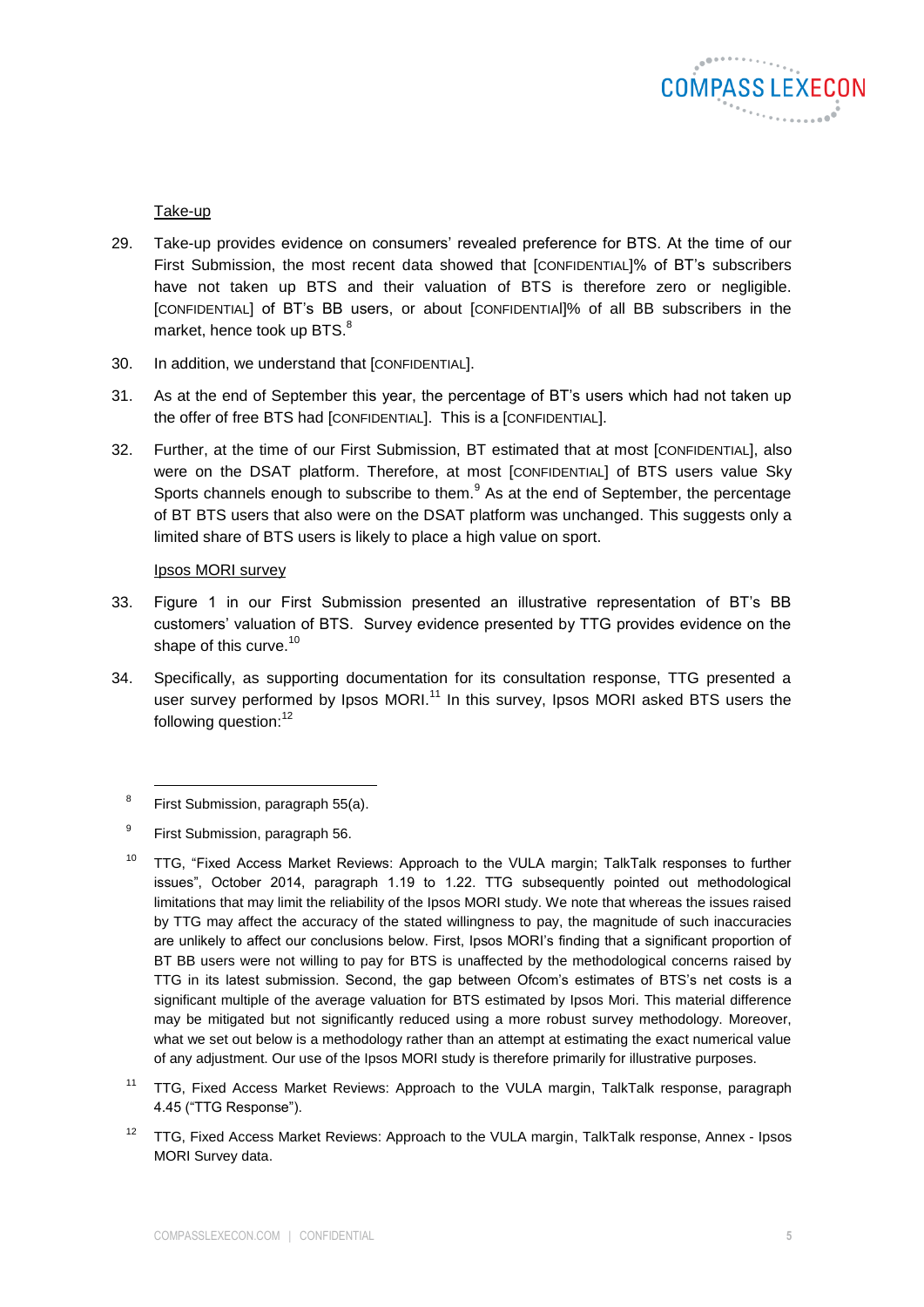

*If BT decided to start charging for BT Sport TV, how much extra would you be willing to pay each month to continue to have access to BT Sport TV, rather than getting it for free as you do now?*

- 35. The most aggregated view of willingness to pay presented by Ipsos MORI assesses users who "Access BT Sport TV via multiple devices".<sup>13</sup>
- 36. A plot of the valuation curve is set out in [Figure 1](#page-5-0) below. The stepped blue line shows the upper bound of the willingness to pay for BTS of the surveyed customers. The stepped red line shows the lower bound of the willingness to pay for BTS of the surveyed customers. Our understanding of the survey is that it only includes only BT BB users.



<span id="page-5-0"></span>**Figure 1 Ipsos MORI survey of user willingness to pay for BTS**

*Source: TTG Response, Annex – Ipsos MORI Survey data, sheet 0022; Compass Lexecon analysis.*

<sup>&</sup>lt;sup>13</sup> This is a subset of the surveyed users who have "Access to BT Sport TV". The users who have "Access to BT Sport TV" but who do not "Access BT Sport TV via multiple devices" appears to be those which indicated that they either "Don't know" which access mode they use or that their access mode was "None of the above" listed by Ipsos MORI.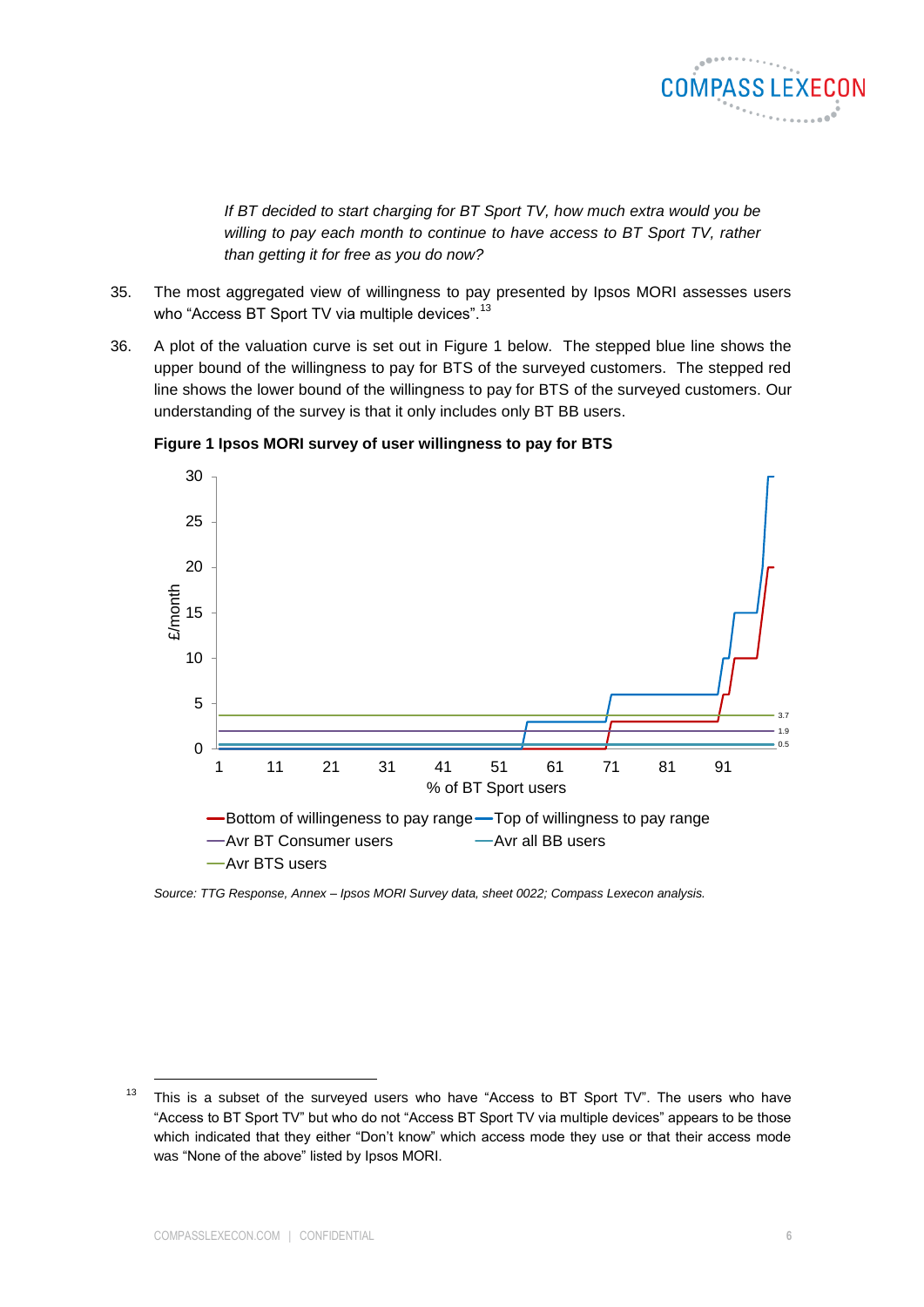

- 37. [Figure 1](#page-5-0) above also shows the average valuation of BTS based when spread over BTS users, all BT Consumer users, and all BB users, as at the end of July 2014.<sup>14</sup>
- <span id="page-6-1"></span>38. The average valuation is between £2.0 and £3.7 across BTS users, between £1.0 and £1.9 across all BT Consumer users, and between £0.3 and £0.5 across all BB users.
- 39. The Ipsos MORI data can also be used to estimate revenue that BT may be foregoing by not charging for BTS. For example, a price of £2/month may attract the 46% of users who have expressed a non-zero valuation of BTS in the survey whereas a price of £5/month would attract the 31% of users who have expressed a willingness to pay more than  $E3/m$ onth.<sup>15</sup> Such an analysis is illustrated in [Figure 2](#page-6-0) below. The red line shows BT's revenue at different price levels assuming the lower bound valuations from the survey, while the blue line shows BT's revenue at different price levels assuming the upper bound valuations from the survey.

<span id="page-6-0"></span>



*Note: Compass Lexecon analysis based on maximum willingness to pay as per [Figure 1,](#page-5-0) assumed 3.0m BTS users, and excluding any potential effects that a positive price may have on average customer life.*

 $15$  Based on the high valuation estimate and reading from the right hand side of [Figure 1](#page-5-0) above.

 $14$  The average valuations have been calculated assuming that users value BTS at the top of the willingness to pay ranges considered by Ipsos MORI and that the percentage of users falling into each willingness to pay category applies to BT's current BTS users. This provides a total value placed on BTS. The total value is then divided either by the number of BTS, BT BB, or total BB users. For presentational ease we have only shown the averages based on the high (upper bound) valuations. Ofcom should have regard to the range. See paragraph [38.](#page-6-1)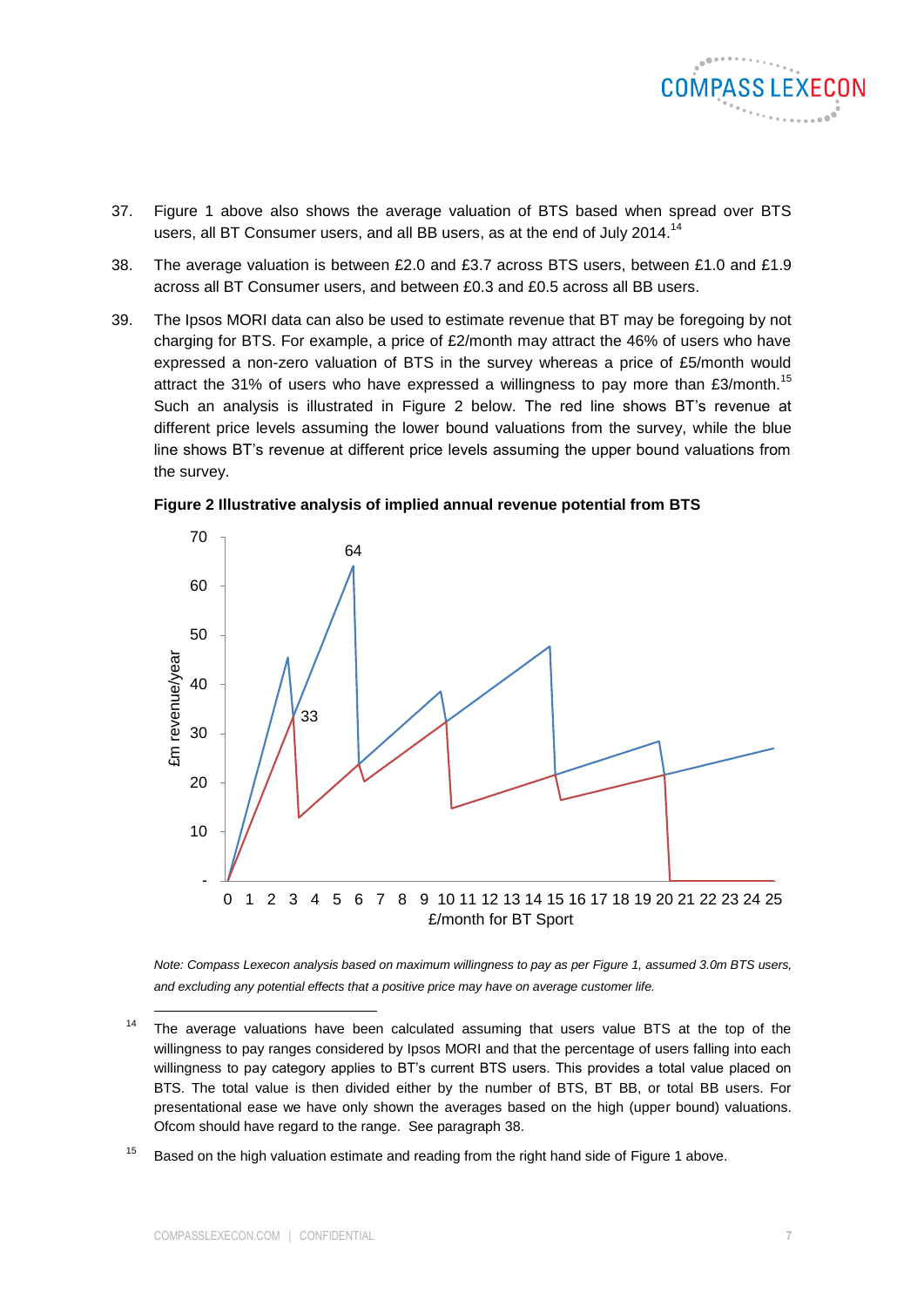

- 40. The analysis in [Figure 2](#page-6-0) suggests a maximum revenue potential of between £33m and £64m each year based on charging a profit-maximising price derived from consumer willingness to pay at the bottom and the top of the price brackets set out by Ipsos MORI.
- 41. Accordingly, BT's *ex post* short-term willingness to pay for e.g. the FAPL rights should be no more than between £33m/year and £64m/year minus any other rights costs reflected in users' valuation of BTS and BT's costs to distribute the content rather than, in the case of FAPL, the £[CONFIDENTIAL]/year actually incurred.<sup>16</sup>
- 42. An indirect way to reflect users' valuation of BTS would therefore be to only include between £33m and £64m of BTS net cost per year in Ofcom's VULA margin calculation, but only provided this was necessary to allow BT's rivals to achieve MES.

#### Previous experience of Setanta and ESPN

43. As noted in the First Submission, in the FAPL auction, BT tried to displace Sky as the majority rights holder but obtained, at a higher price, rights which were broadly equivalent to those that Setanta and ESPN previously had. Setanta and ESPN were unable to commercialise successfully the rights that they obtained and it is therefore likely that the current costs of BTS exceed the current value to final consumers.<sup>17</sup> ESPN's and Setanta's annual revenues may therefore represent a benchmark for a cap on the extractable value from the FAPL rights and thereby of the maximum efficient rights costs.

#### Soaring rights values

- 44. In its presentation to Ofcom, BT set out data on the soaring cost of sports rights. While not itself proof of the divergence between costs and value (since rights could previously have been grossly undervalued) it is consistent with the current costs of BTS being substantially in excess of consumers' valuation of BTS.
- 45. It also suggests that margin regulation based on the costs of rights could result in a much more volatile VULA margin than if the margin took account of value (since it is implausible that consumers' valuation of sports rights is as volatile as the costs of acquiring the content). This in itself might be considered a further undesirable feature of the proposed form of costbased regulation. In addition, the proposed form of cost-based regulation provides Sky with an additional incentive to inflate rights values: not only to defend its position of market power in CPSCs but also to soften competition from BT in the BB market by increasing the regulated margin and thus also soften BT's desire to bid as aggressively or at all in future content auctions.

 $16$  This assumes no price discrimination. Under perfect price discrimination, the revenue potential increases to between £71m and £133m/year based on charging at the bottom and the top of the price brackets set out by Ipsos MORI. We discuss price discrimination in our First Submission, paragraphs 67 and 68.

<sup>&</sup>lt;sup>17</sup> First Submission, paragraph 103.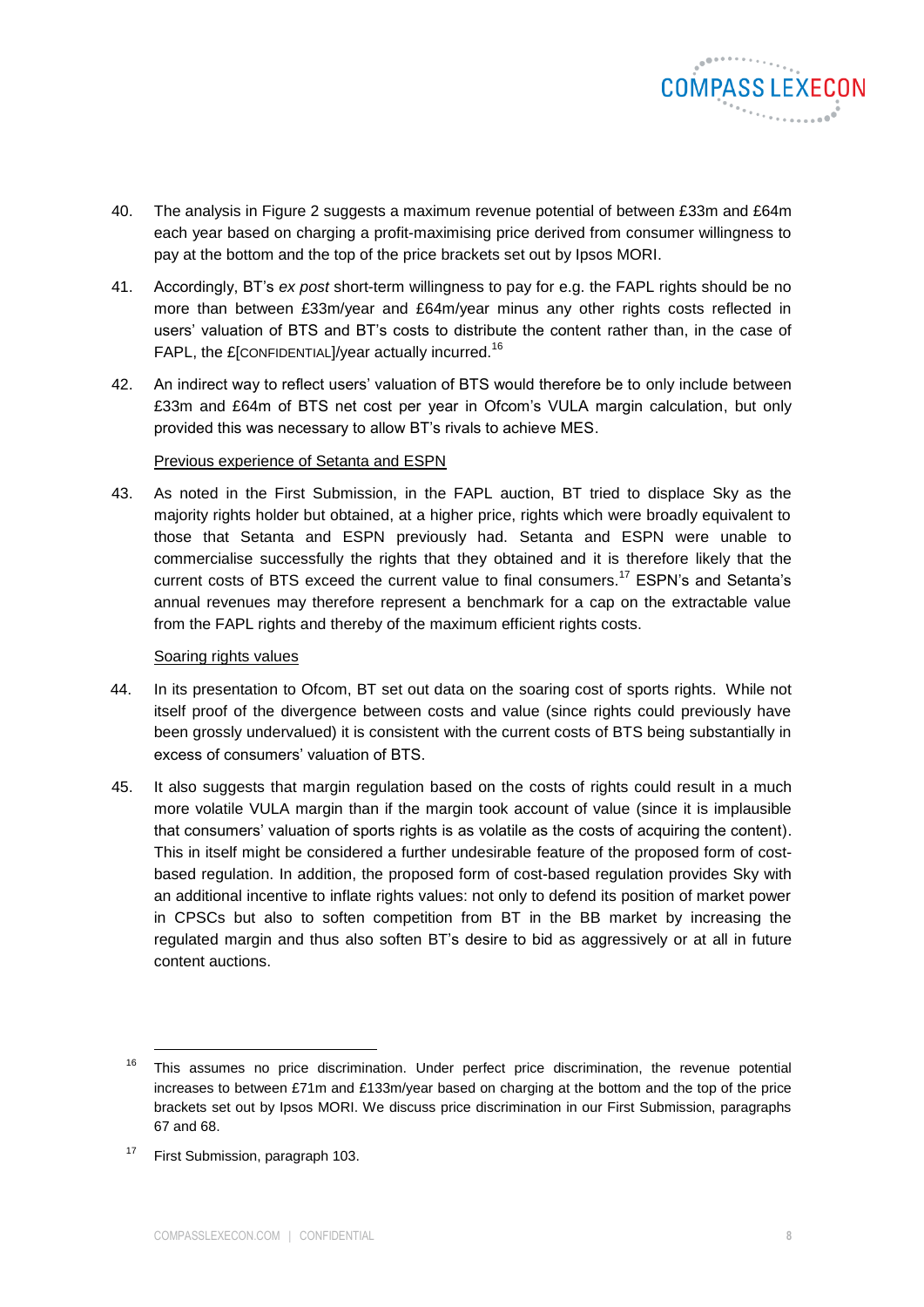

## Conclusion

46. There is extensive evidence that the costs of BTS are substantially in excess of its value to consumers at least over the period of margin regulation proposed by Ofcom. Given this, cost is a bad proxy for value and has the potential to cause serious harm to consumers for the reasons set out in our First Submission.

# <span id="page-8-0"></span>**D. Implementation of a value-based approach**

47. In the meeting with Ofcom, we presented the following flow chart to provide an overview for the steps required for implementing a value-based test.



**Figure 3 Steps required for implementing a value-based test**

48. The flow chart illustrates the principles, set out in our First Submission, that provided MES is sufficiently low relative to the number of consumers who attribute no value to BTS, it may not be necessary to include any provision for BTS within the regulated headroom. If MES is shown to be high relative to the number of BB users with positive valuation for BTS, the methodology developed in our First Submission would allow Ofcom to calculate the margin required by BT's competitors to achieve MES.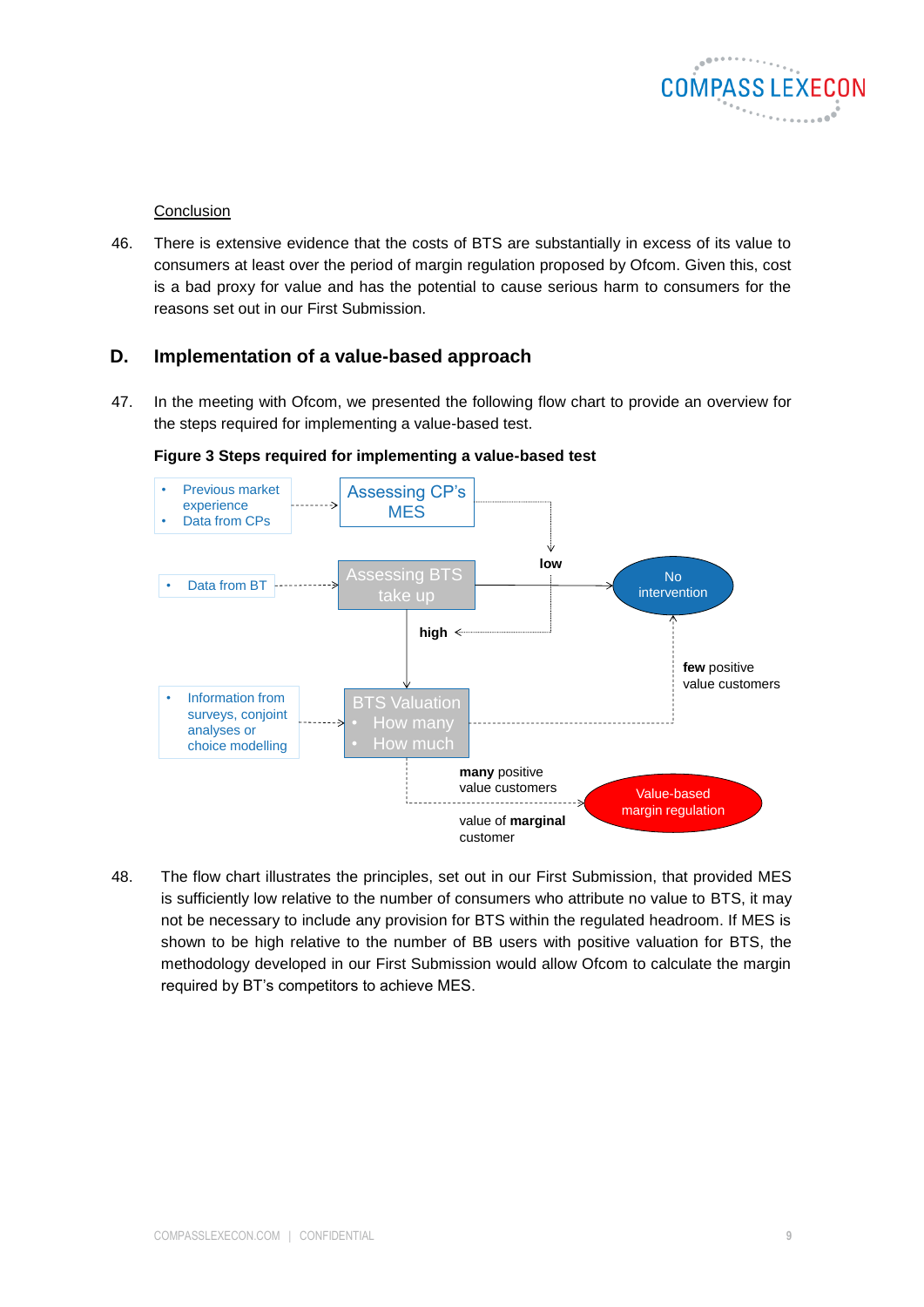

- 49. Importantly, ensuring that BT's competitors achieve MES from, potentially, a subset of users will ensure that all users benefit from effectively competitive outcomes. This is because all viable operators (i.e. all competitors achieving MES) will be able to contest all users, including those with high valuations for BTS, if BT attempts to exploit the competitive advantage provided by BTS by setting a price differential in excess of the value attributed by those users to BTS. That is, provided that BT's competitors achieve MES, BT will not be able to set prices above the competitive norm for any part of the market, including for users with a high valuation for BTS.
- 50. In order to implement the flowchart, and to determine whether it is appropriate to include any provision for BTS is required, and if so, how much, Ofcom would need to come to a view in relation to rivals' MES, BTS take up and consumers' valuation of BTS. In what follows we describe how these factors could be assessed in practice. Our proposed methodology is conservative, since it likely over-estimates the MES and under-estimates the contestable market.
- 51. It over-estimates the MES because it equates the MES to the customer base of the smallest viable operator in the market. It under-estimates the contestable market because it fails to take into account that competitors such as Sky and TTG enjoy competitive advantages over BT which could be used to compete away BT's free content offer. In this respect, we believe our proposed approach constitutes an appropriate and administrable *ex ante* regulatory solution. It is practicable and is designed to eliminate the risk of false negative and yet it is, unlike the cost-based approach initially proposed by Ofcom, proportionate.

#### **Assessing minimum efficient scale ("MES")**

- 52. Ofcom has proposed one adjustment to BT's costs to determine the regulatory minimum VULA margin. Ofcom's proposed adjustment to the average customer life ("ACL") means that a rival with lower ACL and which was otherwise as efficient as BT could be profitable at BT's scale. Alternatively, it means that a rival of BT with the same ACL as BT which was otherwise as efficient as BT could be profitable despite being smaller than BT's scale.
- 53. Ofcom dismisses the need for a larger adjustment on the basis that "the three main competitors to BT already operate significant retail broadband businesses on which to build" and would not require any additional adjustment to "remain effective competitors".<sup>18</sup> In addition, Ofcom notes that reflecting the potentially higher costs applicable to "smaller CPs" would likely only lead to limited additional benefits given that "those smaller CPs would still face competitive pressures from the other three large  $CPs$ <sup>19</sup> Ofcom hence bases its proposed regulation on the premise that it should allow CPs of a size comparable to the current top four operators to compete.

<sup>&</sup>lt;sup>18</sup> VULA Consultation, paragraph 3.84.

<sup>&</sup>lt;sup>19</sup> VULA Consultation, paragraph 3.86.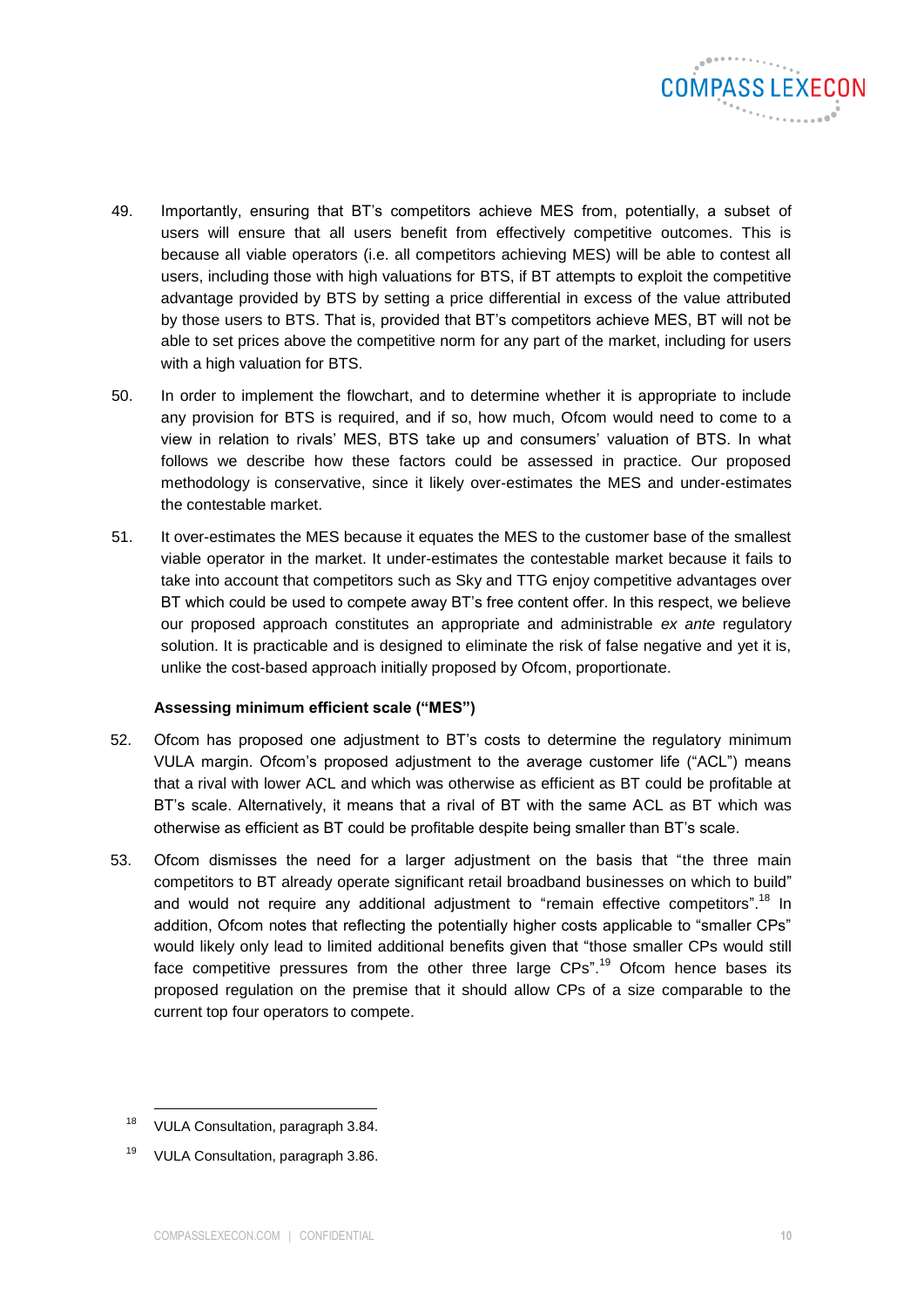

# Scale of MES

- 54. By definition, MES represents the minimum scale at which an operator can compete profitably. The smallest profitable operator capable of imposing a competitive constraint in the market is therefore a potential benchmark for MES. MES may however be lower than the scale of such an operator as the operator also may be sufficiently profitable at less than its current scale.
- 55. TTG is the smallest of the four most significant broadband operators with about 4m BB users corresponding to approximately 20% of the users served by the four biggest operators. TTG's latest accounts show positive earnings and cash flows from operations.<sup>20</sup> This suggests that BT's rivals have been profitable at a smaller size than BT's current scale despite Ofcom's view that BT has the incentive and ability to engage in margin squeeze. This suggests a MES significantly lower than TTG's scale.
- 56. As noted above, $^{21}$  [CONFIDENTIAL] have taken up the offer to receive BTS for free. As indicated in [Figure 1,](#page-5-0) less than half of these have a positive willingness to pay for BTS. That suggests that approximately [CONFIDENTIAL]% of BT's BB user base attribute zero or very low value to BTS.
- 57. There is no reason to believe that a higher proportion of users currently served by BT's competitors would place a positive value on BTS than the Ipsos MORI survey suggests is the case for BT's users. At least [CONFIDENTIAL]% of the market is therefore highly unlikely to be affected by the BTS offer. This leaves ample room for operators to reach a scale equivalent to a 20% market share even without offering any product feature or price discount in response to BTS.

#### Evidence

- 58. Ofcom can seek further evidence from BT's rivals on the issue of MES and the scope of the targeted market. This could include evidence on their marketing strategies. Provided rivals have strategies that only target a proportion of the addressable market, this provides an indication that they do not need to be able to contest the entire market to be viable.
- 59. Evidence in the public domain suggests Ofcom is likely to find that not all consumers require to be contestable. TTG's CEO, Dido Harding, has stated repeatedly that TTG's subscribers have limited interest in sport content:
	- in May 2013, Harding stated:

 $20$  TTG annual accounts for the financial year ending 31 March 2014, pages 46 and 50.

 $21$  Paragraph [29.](#page-4-0)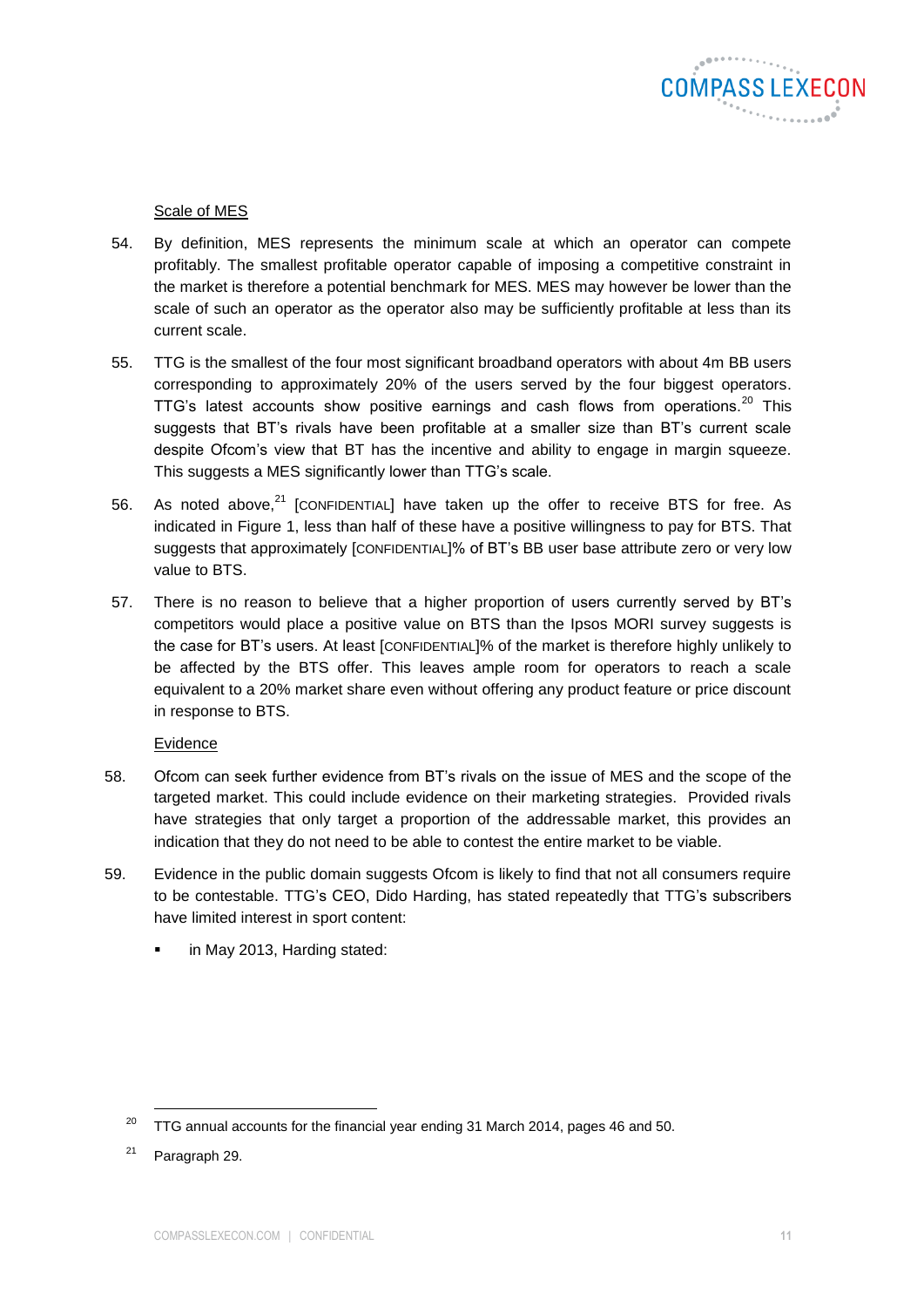

*"In terms of its impact on our business, fundamentally we're just not in the premium sports game … The reality is if you want premium sports you're not going to be a TalkTalk customer. We're not the right place for you to be and we're really relaxed about that … Our most frequently-watched on-demand content is Peppa Pig. That's our market, not people who want to spend a chunk of money on premium football matches".*

in October 2013, Harding stated:

*"We added more TV numbers in the last two quarters than Sky, BT and Virgin because we are targeting a new market of people who have not paid for TV before".*

and in November 2013, Harding stated:

*"Any family will tell you that's the key content, and that's what you see with our customers. Whereas our competitors are busy slugging it out at the premium end. You have to keep remembering there's a huge expanse of the country that isn't interested in football".* 

60. More recently, in its 2014 Annual Report, TTG noted the existence of different strategies open to the key players on the UK broadband market:

> *"BT Retail and Virgin Media are positioned at the premium end of the market, with significantly higher price points. They focus on speed and reliability of broadband connection.*

> *BSkyB's focus is on cross selling broadband and voice to its pay TV base, providing discounts to customers who take all three products with them. BT Retail is also now competing with BSkyB on pay TV content rights, specifically sports.*

> *Within this context, TalkTalk is clearly positioned as the leading provider for customers seeking a best value and reliable voice, broadband and TV service. For TV in particular, we have a unique proposition for those homes who want flexible access to premium content without costly long term subscriptions. We believe this reputation for value for money puts TalkTalk in a strong position and will only improve further as we grow our TV and mobile bases."*

61. As shown by the quotes from TTG's chief executive and TTG's 2014 Annual Report, TTG continues to adopt a strategy which targets consumers who do not value BTS. TTG therefore has many consumers who would attribute nil or little value to BTS.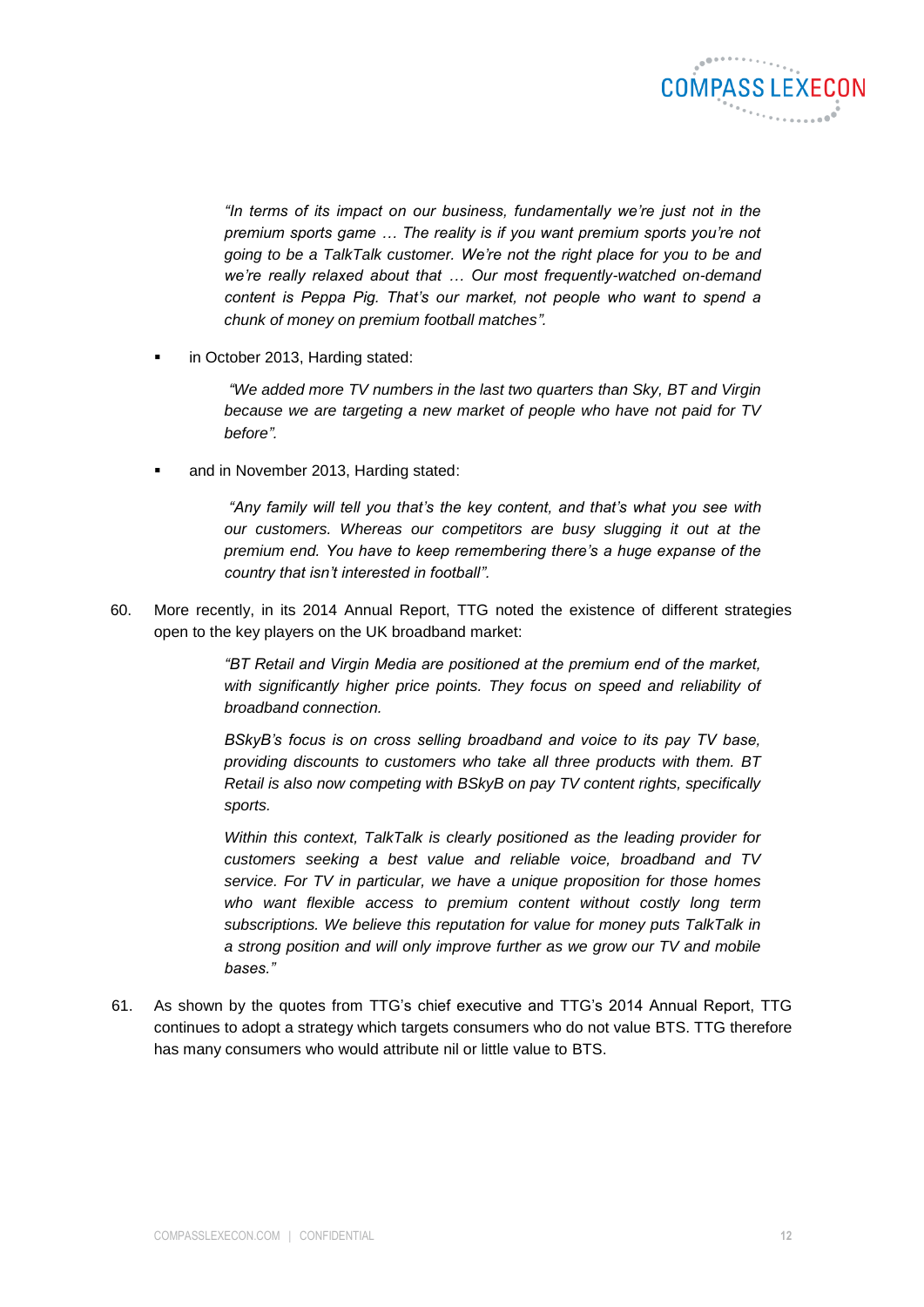

- 62. TTG's emphasis on other user segments than BT illustrates how access to BTS is not critical for BT's rivals' ability to compete. This is consistent with the fact that BT is not under any obligation to offer BTS to third parties. It also corroborates Ofcom's statement that all the main operators have their "own commercial/strategic advantages".<sup>22</sup> This in turn reflects that no operator can replicate all features of all its competitors' products and therefore competes on product differentiation as well as price.
- 63. The above method for establishing MES is likely to lead to a conservative (i.e. high) estimate. In relation to SFBB specifically, there are likely to be low incremental costs relative to the provision of SBB.<sup>23</sup> Compared to TTG, Sky and Virgin may also benefit from potential economies of scope with their pay TV businesses. When incremental fixed costs are low, economies of scale are quickly exhausted.

# Scale of the contestable market

- 64. As stated by Ofcom, "BT faces a number of significantly sized competitors, each with its own commercial/strategic advantages".<sup>24</sup> Ofcom further notes that failure to take these "advantages into account would result in a minimum VULA margin that is larger than necessary".<sup>25</sup> In practice Ofcom has not taken these advantages into account.
- 65. This suggests that even if Ofcom did not allow for BTS in the regulated margin, consumers who place a valuation on BTS would still be contestable because rival CPs have their own "commercial/strategic advantages" in competing for these consumers.

# **Conclusion**

- 66. To establish MES, Ofcom should therefore identify the smallest profitable operator as a conservative upper limit for MES. To achieve a more accurate view of MES, and minimise the risk of false positives, Ofcom may consider the following to adjust its initial MES estimate:
	- **Take into consideration economies of scope across products;**
	- **EXECONS** Consider evidence of market segmentation such as marketing plans; and
	- **Consider any strategic advantages that rivals may enjoy.**

# **Assessing take-up**

67. Take-up is directly observable and does not present an implementation challenge. The takeup assessment may be sufficient to conclude whether any effect on competition is likely. Only if this analysis shows take-up at a level that may impact competition will an assessment of value be required.

l

<sup>25</sup> VULA Consultation, paragraph 6.25.

<sup>&</sup>lt;sup>22</sup> VULA Consultation, paragraph 3.11, fourth bullet.

<sup>&</sup>lt;sup>23</sup> First Submission, paragraph 71.

<sup>24</sup> VULA Consultation, paragraph 3.11, fourth bullet.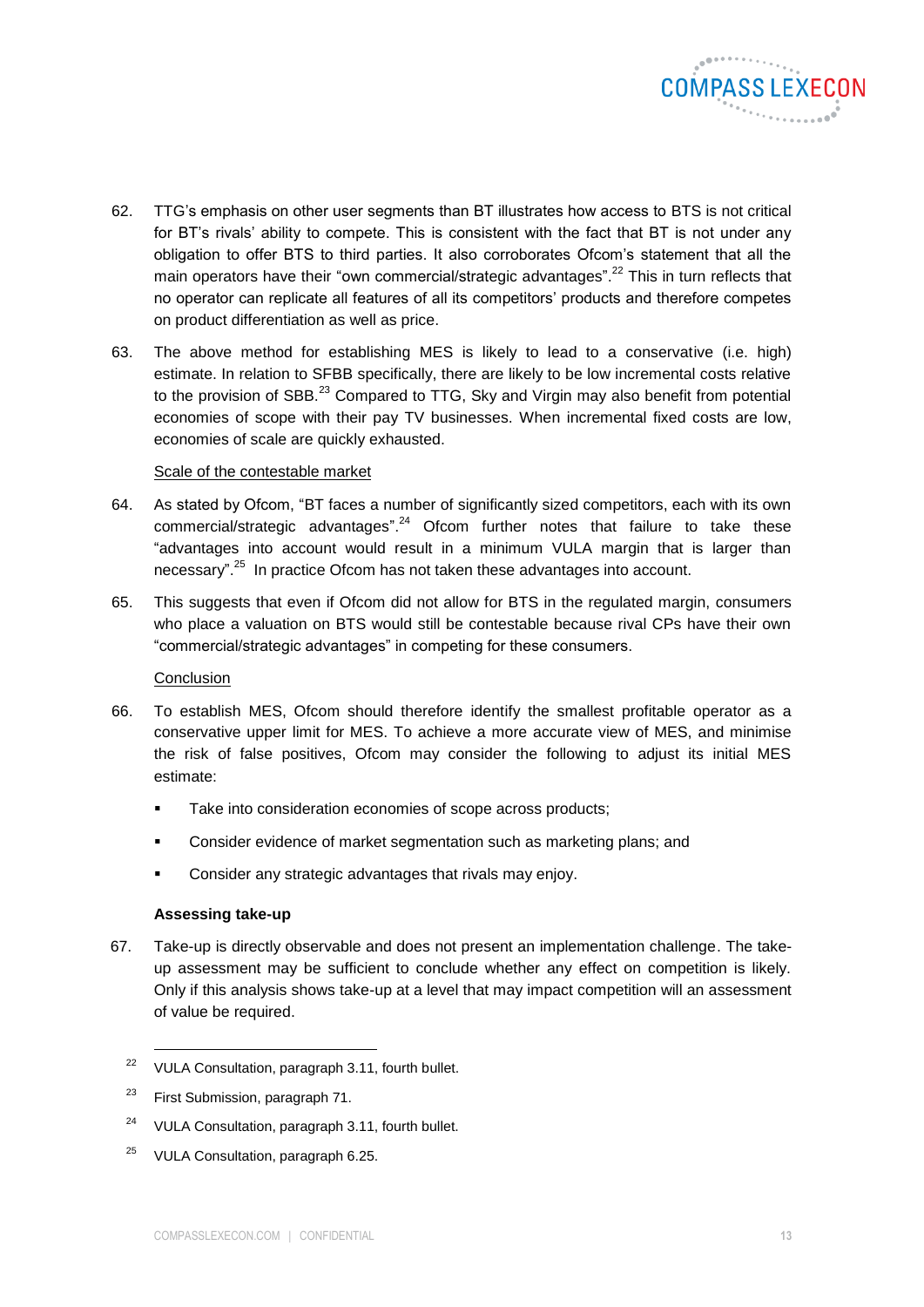

#### **Assessing value**

- 68. In our First Submission, we set out that the relevant value to include is the marginal valuation of the highest BTS valuation consumer that requires to be contestable for BT's rivals to be able to reach MES.<sup>26</sup>
- 69. In the previous sub-section we have discussed how Ofcom could reach a view on MES for these purposes. In this sub-section, we discuss how Ofcom could assess value.

#### *Valuation curve for the market or for BT?*

- 70. A preliminary issue is whether to estimate the value of BTS to all BB subscribers in the market or only for BT's BB subscriber base. A market based assessment would provide the most relevant view of how BTS may affect BT's competitors' ability to achieve MES.
- 71. An assessment based on BT's BB subscriber base may provide a sufficient approximation provided that BT's rivals can continue to retain any of their current consumers that place a positive valuation on BTS through those rivals' "own commercial/strategic advantages" and without sacrifice of margin. For example, suppose TTG currently has a consumer who would be willing to pay £2/month for BTS. If BTS was excluded from the regulated VULA margin and BT only allowed the minimum allowed margin, TTG may be able to retain this consumer (even absent switching costs) by offering the consumer £2/month or more of value through its own commercial/strategic advantages. BT's rivals' "own commercial/strategic advantages" can therefore either be explicitly accounted for in a broad market based assessment of willingness to pay or implicitly by basing the assessment only on BT's BB subscriber base.

# *Survey based approach*

- 72. We consider that a survey-based approach provides a robust basis to estimate the value of BTS to final consumers (i.e. the value of the 'voucher'). It would in our view be a mistake to reject the use of surveys on the grounds of 'subjectivity'. Consumers' valuation of BTS is the conceptually correct variable of interest, and surveys are a robust method for eliciting those valuations.
- 73. Immediately below we comment on the widespread use of surveys in regulatory and contentious matters and we then comment on the approach to surveying in the present case.

#### Use of surveys generally

74. In the present matter, TTG itself has submitted survey-based evidence on consumers' valuation of BTS, so the usefulness of survey evidence does not appear to be in dispute with TTG.

 $26$  First Submission, paragraphs 67 and 68.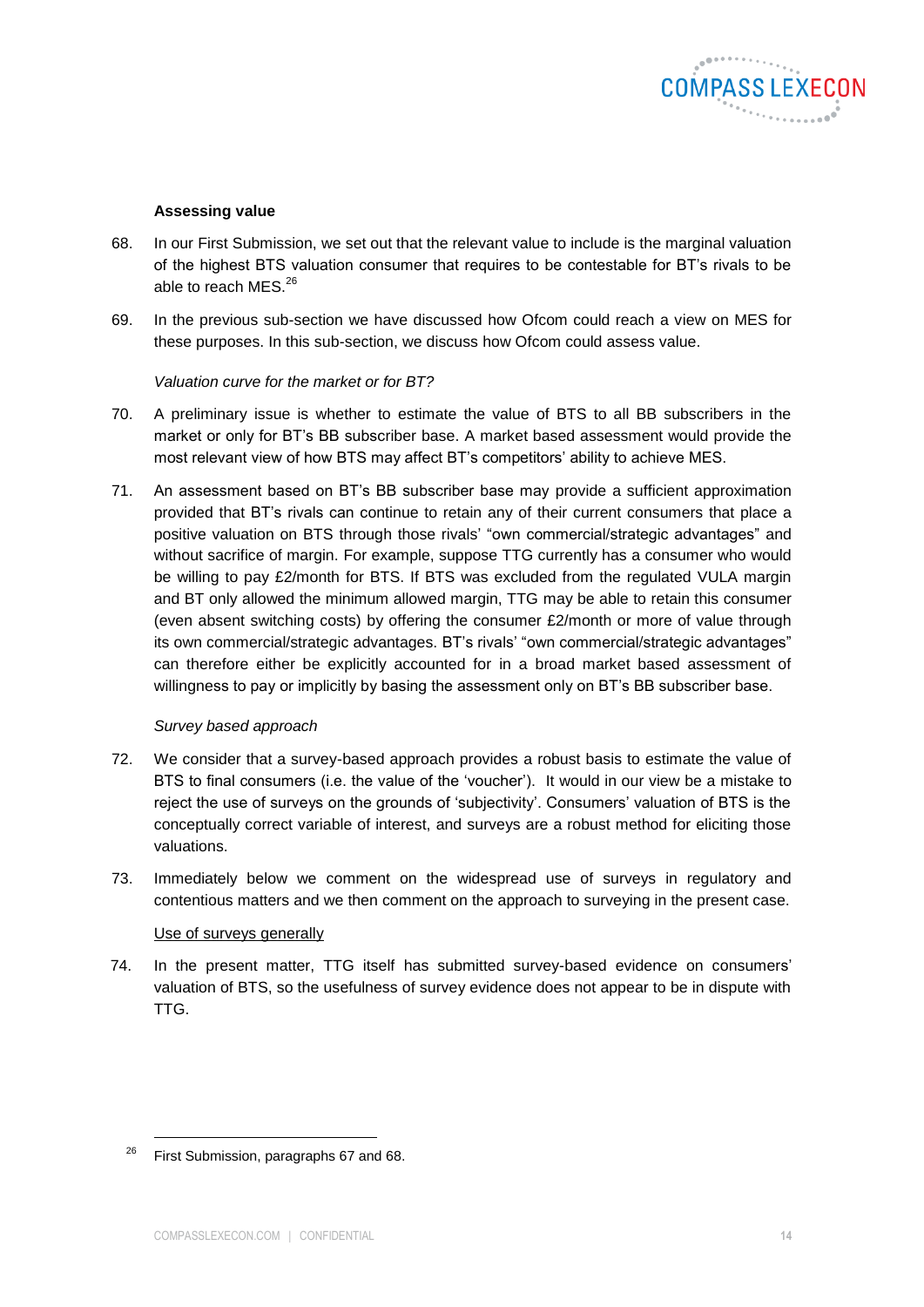

- 75. Consumer surveys now have widespread application in UK competition policy. For example, surveys are now routinely used to estimate diversion ratios which are one of two key variables (alongside gross margins) used in the assessment of differentiated product mergers. The majority of these are phase 1 cases, for which the assessment period is 40 days and survey evidence is often provided and assessed within this time period.
- 76. Given the increased use of surveys, and their often decisive role in cases, the OFT and CC recently published good practice guidelines on the conduct of surveys. $27$
- 77. Ofcom will also be aware that  $[{\rm Conflb}^{\rm 28}]$
- 78. Other precedents in which surveys were relied upon include the UK Government's consultation into the future of UK copyright law in 2011, $^{29}$  PPL's consultation to review the tariffs applied to the use of recorded music in specially featured entertainment in nightclubs and pubs, $30$  in Australia in 2007 to estimate the appropriate level and structure of equitable remuneration payable under the Copyright Act's statutory licensing scheme,<sup>31</sup> the Copyright Tribunal's 2010 review of the remuneration for the use of sound recordings in fitness classes, $^{32}$  and Postcomm's assessment of the social value associated with the post office network in the UK.<sup>33</sup>

#### Use of survey in the present case

- 79. In the event that Ofcom required survey evidence, we would propose to adopt similar choice modelling methodology in the present case to that adopted in the Grant Back case.
- 80. Choice modelling techniques belong to the family of Stated Preference ("SP") methods that are used to obtain individuals' preferences for products or characteristics of products (such as, the subscription to BTS) using survey data. Choice modelling has become very popular in economic and marketing literature. In particular, this methodology has been widely used to aid decision making in the design of optimal pricing policies, valuation of intellectual property rights, estimation of demand for new services and definition of relevant markets.

- <sup>30</sup> <http://www.ppluk.com/I-Play-Music/Businesses/SFE-consultation/>
- <sup>31</sup> Phonographic Performance Company of Australia Limited (ACN 000 680 704) under section 154(1) of the Copyright Act 1968 (Cth) (2007). Available at:<http://www.copyrighttribunal.gov.au/decisions>
- <sup>32</sup> Phonographic Performance Company of Austrlia Limited (ACN 000680 704) under section 154(1) of the Copyright Act 1968 ) (2010). Available at:<http://www.copyrighttribunal.gov.au/decisions>
- <sup>33</sup> NERA's report is available at: [http://www.nera.com/content/dam/nera/publications/archive1/PUB\\_Postcomm\\_Aug2009.pdf](http://www.nera.com/content/dam/nera/publications/archive1/PUB_Postcomm_Aug2009.pdf)

<sup>&</sup>lt;sup>27</sup> Competition Commission and Office of Fair Trading, "Good practice in the design and presentation of consumer survey evidence in merger inquiries", March 2011.

<sup>&</sup>lt;sup>28</sup> See [CONFIDENTIAL]

<sup>&</sup>lt;sup>29</sup> See reference to the survey in: http://www.parliament.uk/documents/lords-committees/Secondary-Legislation-Scrutiny-Committee/UK\_Music\_SLSC.pdf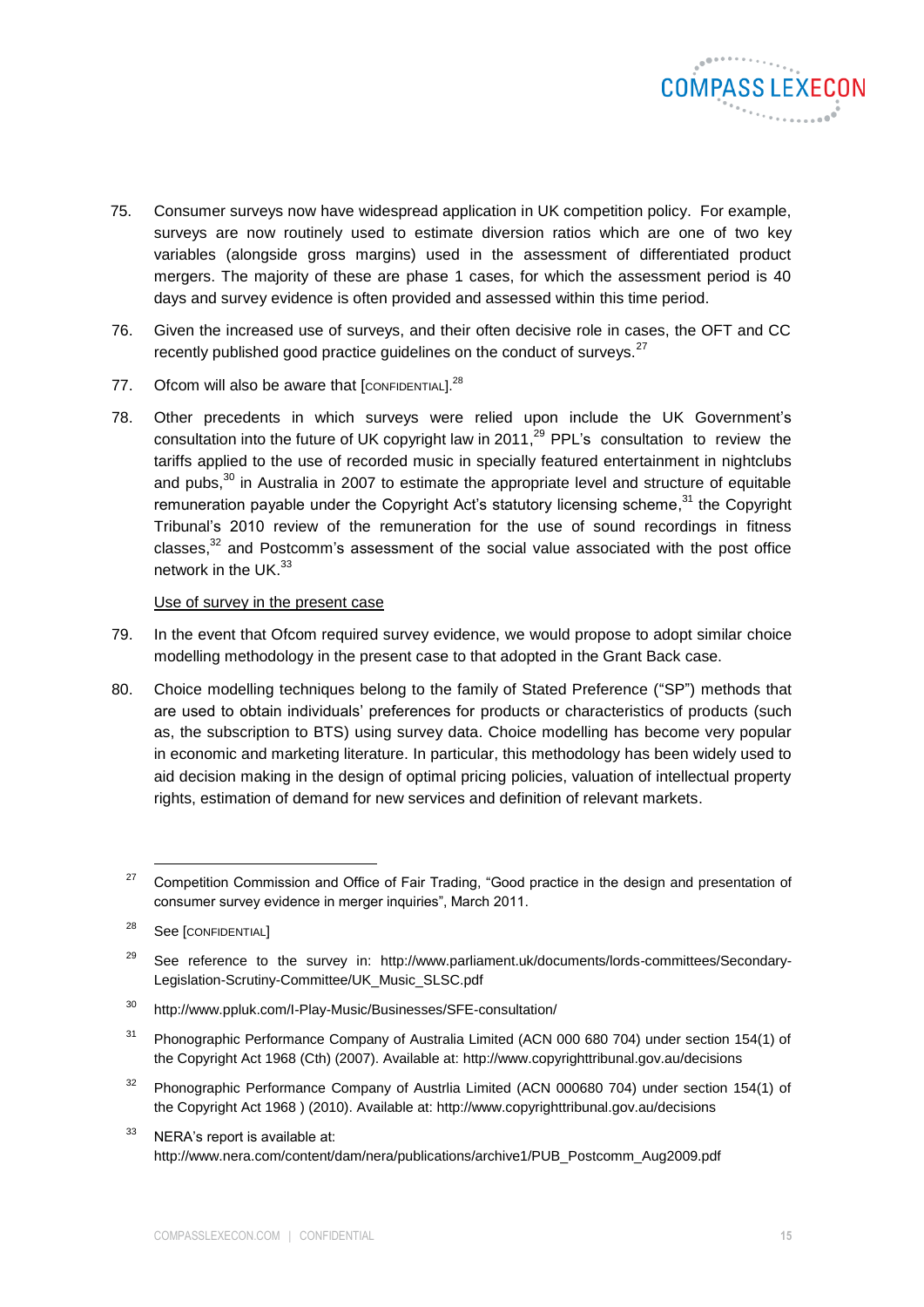

- 81. Within the SP family there are a number of different techniques. In this case, we suggest using a technique known as Discrete Choice Experiment ("DCE"). The academic literature over recent years has largely converged around DCE as the methodology that most closely mirrors what people face in real life when choosing between products.<sup>34</sup> According to Louviere et al. (2010), among the different SP methods, DCEs are more general and consistent with economic demand theory.<sup>35</sup>
- 82. Choice modelling techniques require information on decisions made by consumers and the factors that can influence these decisions. This information is typically collected through surveys that simulate purchasing decisions made by individuals or companies. Purchasing decisions usually consist of a choice made from a finite set of alternatives. For example, in this particular case, each offering, defined by different attributes such as the provider of the BB package, the availability of BTS and other pay TV channels, and price, constitutes a different purchase alternative. Respondents are presented with a number of alternatives, each one described by a different combination of attributes, and are asked to choose their preferred alternative.
- 83. Using respondents' choices, it is possible to estimate a utility function of consumers preferences and thereby estimate consumers' willingness to pay for each attribute included in the alternatives. The willingness to pay is the amount of money that an individual is willing to pay in order to have an attribute. When estimating the utility function, a mixed logit model allows preferences to vary over decision-makers and so accounts for heterogeneity of respondents' preferences and allows segmentation of the market.
- 84. In this case the objective of the choice modelling would be to understand how much consumers are willing to pay for subscribing to BTS channel. We would suggest asking respondents whether they would subscribe to a particular BB package with, e.g. different TV alternative channels, including or excluding BTS.
- 85. [Table 1](#page-16-0) below shows and example of a choice exercise that could be used in this case. We would ask respondents something along the following lines: Please assume that you are interested in adding TV channels to your BB package, which of the following subscription packages would you choose?

 $34$  For a detailed discussion on choice modelling and its application for estimating consumers' WTP see "Review of Stated Preference and Willingness to Pay Methods", Accent, April 2010. This study was prepared for the Competition Commission and it is available at: [http://webarchive.nationalarchives.gov.uk/+/http:/www.competition](http://webarchive.nationalarchives.gov.uk/+/http:/www.competition-commission.org.uk/our_role/analysis/summary_and_report_combined.pdf)[commission.org.uk/our\\_role/analysis/summary\\_and\\_report\\_combined.pdf.](http://webarchive.nationalarchives.gov.uk/+/http:/www.competition-commission.org.uk/our_role/analysis/summary_and_report_combined.pdf)

<sup>&</sup>lt;sup>35</sup> Louviere, J.J., T.N., Flynn and R.T. Carson (2010), Discrete choice experiments are not conjoint analysis, *Journal of Choice Modelling*, 3(3), pp 57-72.